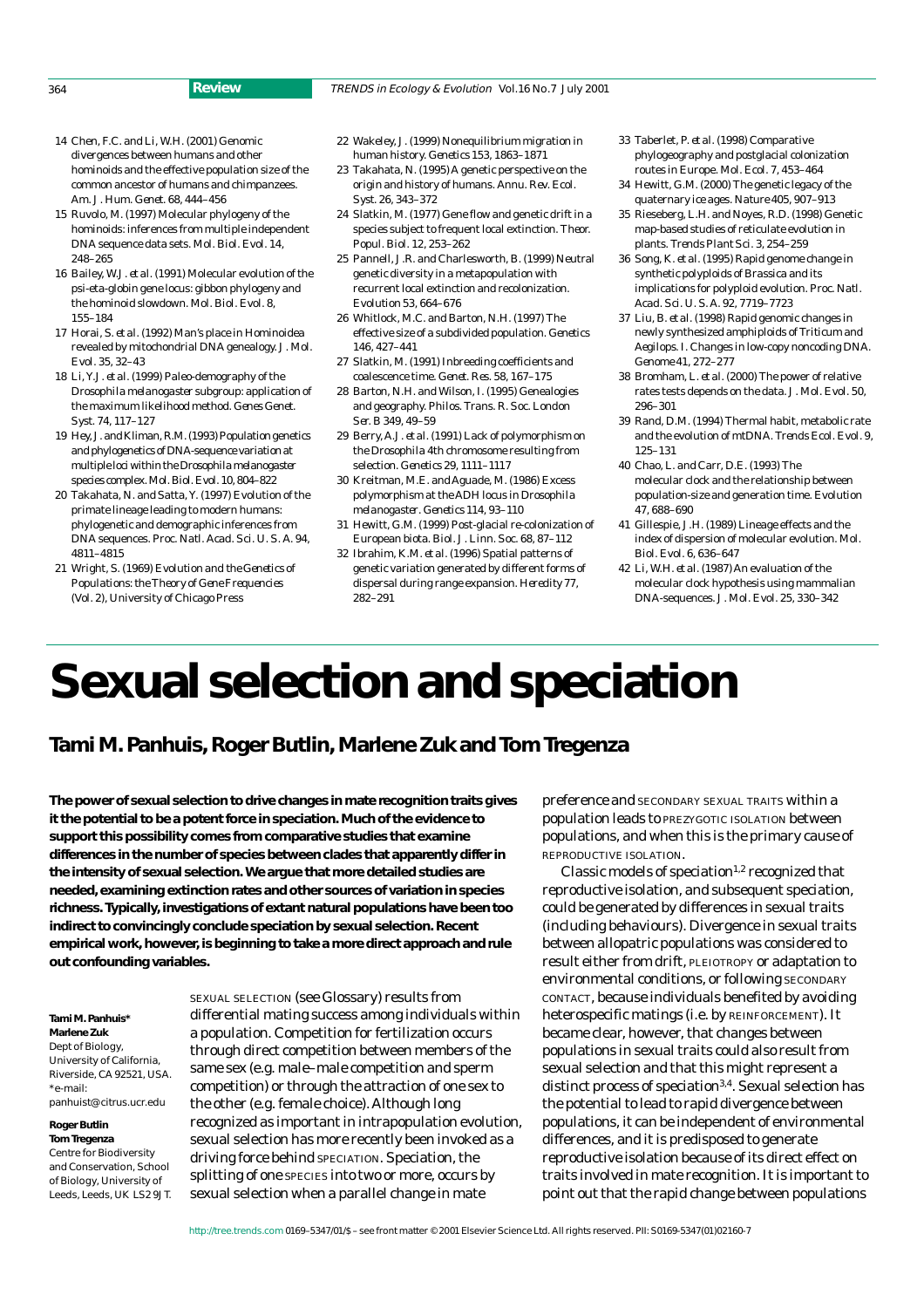#### **Box 1. Sexual conflict and speciation**

In species where females have more than one mate, each male is selected to maximize the proportion of the reproductive effort of a female going into his offspring. This is in his interest even if it decreases the lifetime reproductive output of the female. A conflict between the sexes is created as males attempt to both manipulate females and to out-compete other males (even if this is costly to the female) and females evolve to avoid these costs and controls. Such antagonistic coevolution has the potential to drive rapid evolutionary change, particularly in aspects of the reproductive system, giving it the potential to create divergence between allopatric populations<sup>a</sup>.

A mathematical model for the evolution of reproductive barriers via sexual conflict has recently been proposed<sup>b</sup> in which

conflicts of interest between the sexes over mating rate are predicted to cause divergence, because it pays females to reduce the proportion of the male population with whom they are reproductively compatible. The model demonstrates that, under some scenarios, conflict can lead to runaway coevolution driving divergence. Also, in contrast to models where change occurs because of GENETIC DRIFT (see Glossary), sexual conflict generates direct selection on reproductive traits: divergence is expected to be more rapid when populations are larger.

The generality of this model has been questioned on the basis that females will only benefit from incompatibility with a proportion of males if such incompatibilities actually prevent matings. If this is the case, males might be able to

redirect their mating effort, changing the dynamics of the system<sup>c</sup>. An alternative approach to conflicts of interest has been suggested<sup>d</sup> wherein species in which males invest very little in matings might be less prone to speciation, as there will be less selection on males to avoid outbreeding.

#### **References**

- a Rice, W.R. (1998) Intergenomic conflict, interlocus antagonistic co-evolution, and the evolution of reproductive isolation. In *Endless Forms: Species and Speciation* (Howard, D.J. and Berlocher, S.H., eds), pp. 261–270, Oxford University Press
- b Gavrilets, S. (2000) Rapid evolution of reproductive barriers driven by sexual conflict. *Nature* 403, 886–889
- c Tregenza, T. *et al*. (2000) Sexual conflict and speciation. *Nature* 407, 149–150
- d Parker, G.A. and Partridge, L. (1998) Sexual conflict and speciation. *Philos. Trans. R*. *Soc. London Ser. B* 353, 261–274

as a result of sexual selection can also play an indirect role in speciation by increasing the overall rate of change within isolated populations<sup>5</sup>. Some have argued that this indirect role might be more important than a direct role for sexual selection in speciation<sup>6</sup>.

Theoretical studies have convincingly demonstrated the potential for speciation to result from sexual selection (see Turelli *et al.*7, this issue). Here, we focus on recent empirical evidence for SPECIATION BY SEXUAL SELECTION. Much of this support comes from comparative studies that examine differences in the number of species between CLADES. Patterns of variation in secondary sexual traits and mating preferences between populations or species also suggest that sexual selection plays a role in speciation, but these 'signatures'have the drawback that evolutionary processes cannot be tracked through time and thus exclude alternative explanations.

We discuss the strengths and weaknesses in using the comparative method for understanding the role of sexual selection in speciation. We then consider why the common 'signatures'that lend support for speciation by sexual selection are not conclusive, and discuss criteria for demonstrating the role of sexual selection in speciation.

#### **Comparative evidence**

Important evidence showing how sexual selection affects speciation comes from comparisons across taxa. Darwin<sup>8</sup> noted that elaborate secondary sexual characters tended to occur in groups that also had high species richness, suggesting that sexually selected ornamentation might cause taxa to diversify, but rigorous tests of this association have appeared only recently. The first such test used 20 sister pairs of

passerine bird tribes that differ in their proportions of sexually dichromatic and monochromatic species<sup>9</sup>. Sister taxa have, by definition, accumulated diversity over the same period of time. Therefore, the tribe with the greater number of extant species necessarily has the higher net speciation rate (rate of speciation minus the rate of extinction). If sexual selection promotes speciation, diversity is expected to be higher in clades with more dichromatic species, assuming that sexual differences in plumage result from sexual selection. Of 15 comparisons with marked differences in the frequency of dichromatism, 12 showed differences in species richness in the expected direction<sup>9</sup>.

Similar comparative studies have since supported speciation by sexual selection: in birds, by comparing the number of species in taxa with different mating systems<sup>10</sup>, and different degrees of feather ornamentation $11$ ; and in plants, by comparing lengths of nectar spurs<sup>12</sup>. More ornamented species have more subspecies<sup>11</sup>, suggesting ongoing differentiation.

These studies concentrate on the contribution of sexual selection to speciation through divergence in mating signals and preferences. Comparative evidence also suggests, however, that postmating effects promote speciation and that sexual selection influences the evolution of POSTZYGOTIC ISOLATION. If a female mates more than once, the opportunity for sexually antagonistic selection arises (Box 1). If such selection has a role in speciation, MONANDROUS clades should show lower speciation rates than would related POLYANDROUS clades. A strong pattern of this type was recently documented using data from 25 pairwise comparisons in five orders of insects<sup>13</sup>. Another  $comparative$  analysis $14$  demonstrated that genital morphology evolves more rapidly in polyandrous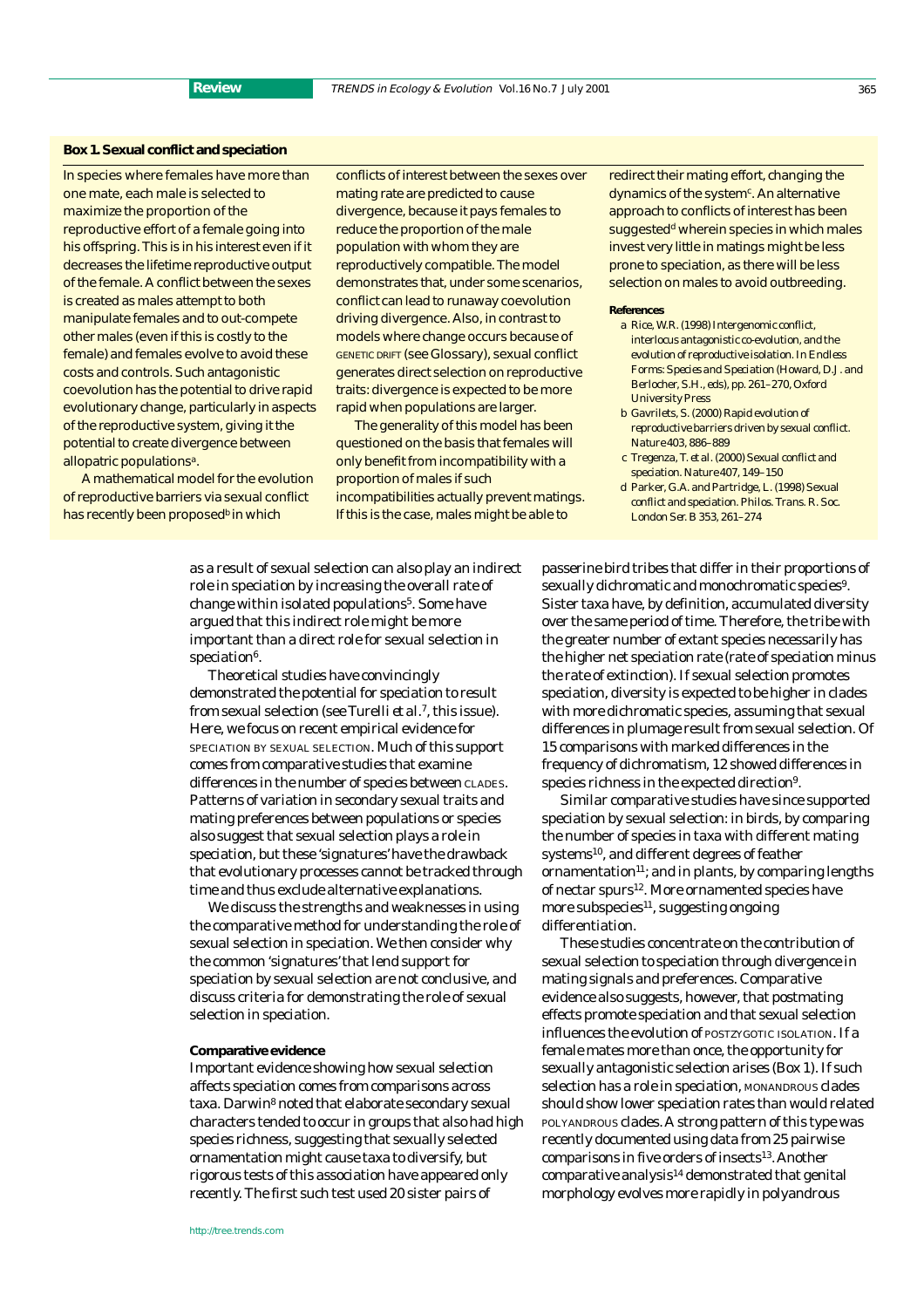#### **Box 2. Haldane's rule and speciation**

In pairs of animal species where premating barriers can be overcome and some hybrid offspring generated, it is common to find that one sex is inviable or infertile. In 1922, J.B.S. Haldane noted a striking pattern in these crosses: the sex that is inviable or sterile is almost invariably the heterogametic (XY) sex. This is one of the strongest 'rules' in evolutionary biology. It is obeyed in 151 out of 157 crosses in Drosophila and mammals (male heterogametic) and 91 out of 98 crosses in Lepidoptera and birds (female heterogametic)<sup>a</sup>. Examining the time course of speciation in Drosophila suggests that Haldane's rule is a nearly obligatory 'first step in the evolution of postzygotic isolation'a .

How does Haldane's rule implicate sexual selection in speciation? There are several competing explanations for the pattern<sup>a</sup>, one of which, the 'faster-male' theoryb , invokes sexual selection. The argument is that male sterility might be more common than female sterility in hybrids either because spermatogenesis is inherently more sensitive than oogenesis,

or because sexual selection and sexual conflict cause more rapid divergence of genes expressed in males. Divergent loci interact poorly in hybrids, leading to sterility. If spermatogenesis is a sensitive process, this is presumably because sexual selection or sexual conflict favours a high rate of sperm production.

Clearly, this cannot be the only mechanism underlying Haldane's rule because it is unlikely to explain asymmetrical inviability and because it works against the rule in taxa with heterogametic females. However, evidence that it contributes to sterility in taxa with XY males would demonstrate a role for sexual selection in the origin of postzygotic isolation. The faster-male theory is now supported by two lines of evidence. First, chromosome regions introgressed from one species of Drosophila into another are more likely to contain male-sterile than female-sterile genes<sup>c,d</sup>. This fits the expectation of more rapid divergence at loci expressed only in males. Second, the faster-male theory is not dependent on the Y chromosome being inert and thus

insect clades, implicating postmating sexual selection in the rapid evolutionary divergence of genitalia. If polyandry generates greater opportunity for sexual selection as well as for sexual conflict, the causal link to speciation remains unclear. Sex-related genes (i.e. those involved in sex determination or any aspect of mating and fertilization) show higher nonsynonymous:synonymous nucleotide substitution ratios between closely related species than do other classes of genes15. This suggests divergence resulting from sexual selection around the time of speciation. Finally, the evidence explaining HALDANE'S RULE by faster male evolution (Box 2) strongly suggests that sexual selection can promote genetic divergence underlying hybrid male sterility.

#### Counting species is not enough

Comparisons based on the numbers of species in different groups are not without problems. If taxonomists use secondary sexual traits in species definitions, the numbers of named species could be upwardly biased in dimorphic taxa. Comparative studies also tend to assume that dimorphic traits have diverged by sexual selection, often with limited direct evidence. At best, such studies demonstrate a correlation between speciation and sexual selection (across taxa or in time) rather than a causative link. Comparative analyses must deal with the problem of confounding variables: sexual dichromatism, for

expressed in hybrids, which is the basis of the other major explanation for the rule. Taxa with non-degenerate Y chromosomes are, therefore, expected to follow Haldane's rule for sterility but not for inviability. This is exactly the pattern observed in a comparison between two mosquito genera: Aedes, where the Y chromosome is homologous to the X, and Anopheles, where the Y is inerte.

recessive loci on the X chromosome being

#### **References**

- a Orr, H.A. (1997) Haldane's rule. *Annu. Rev. Ecol. Syst*. 28, 195–218
- b Wu, C-I. and Davis, A.W. (1993) Evolution of postmating reproductive isolation: the composite nature of Haldane's rule and its genetic bases. *Am. Nat*. 142, 187–212
- c True, J.R. *et al*. (1996) A genome-wide survey of hybrid incompatibility factors by introgression of marked segments of *Drosophila mauritiana* chromosomes into *Drosophila simulans*. *Genetics* 142, 819–837
- d Hollocher, H. and Wu, C-I. (1996) The genetics of reproductive isolation in the *Drosophila simulans* clade: X vs. autosomal effects and male vs. female effects. *Genetics* 143, 1243–1255
- e Presgraves, D.C. and Orr, H.A. (1998) Haldane's rule in taxa lacking a hemizygous X. *Science* 282, 952–954

example, could be correlated with some other variable that actually causes elevated speciation rates. The only safeguard against this possibility is to control for as many such variables as possible. A particularly thorough analysis<sup>16</sup> attempted to minimize the problem by simultaneous analysis of six different explanations for variation in species richness among bird families: chance (i.e. by fitting models of random CLADOGENESIS), body size, life history, sexual selection, intrinsic ecological factors and extrinsic abiotic factors. Using comparisons of species numbers in 28 unequivocal sister taxa, strong support was found for an association with sexual dichromatism but not with mating system. Generalist feeding habits, high dispersal and large, fragmented geographical ranges are also associated with high diversity.

Despite the limitations of comparisons based on species counts, comparative studies do suggest that sexual selection can accelerate the net rate of speciation. Divergence in secondary sexual characters might, however, generate reproductively isolated, but ecologically equivalent species unable to coexist in SYMPATRY. Some evidence suggests that the processes of extinction and speciation in birds are determined by different attributes<sup>16</sup> and might, therefore, be uncorrelated. If this is true, it becomes difficult to interpret what net speciation rates tell us about the speciation process. In the insect study mentioned previously13, elevation in net speciation rate is much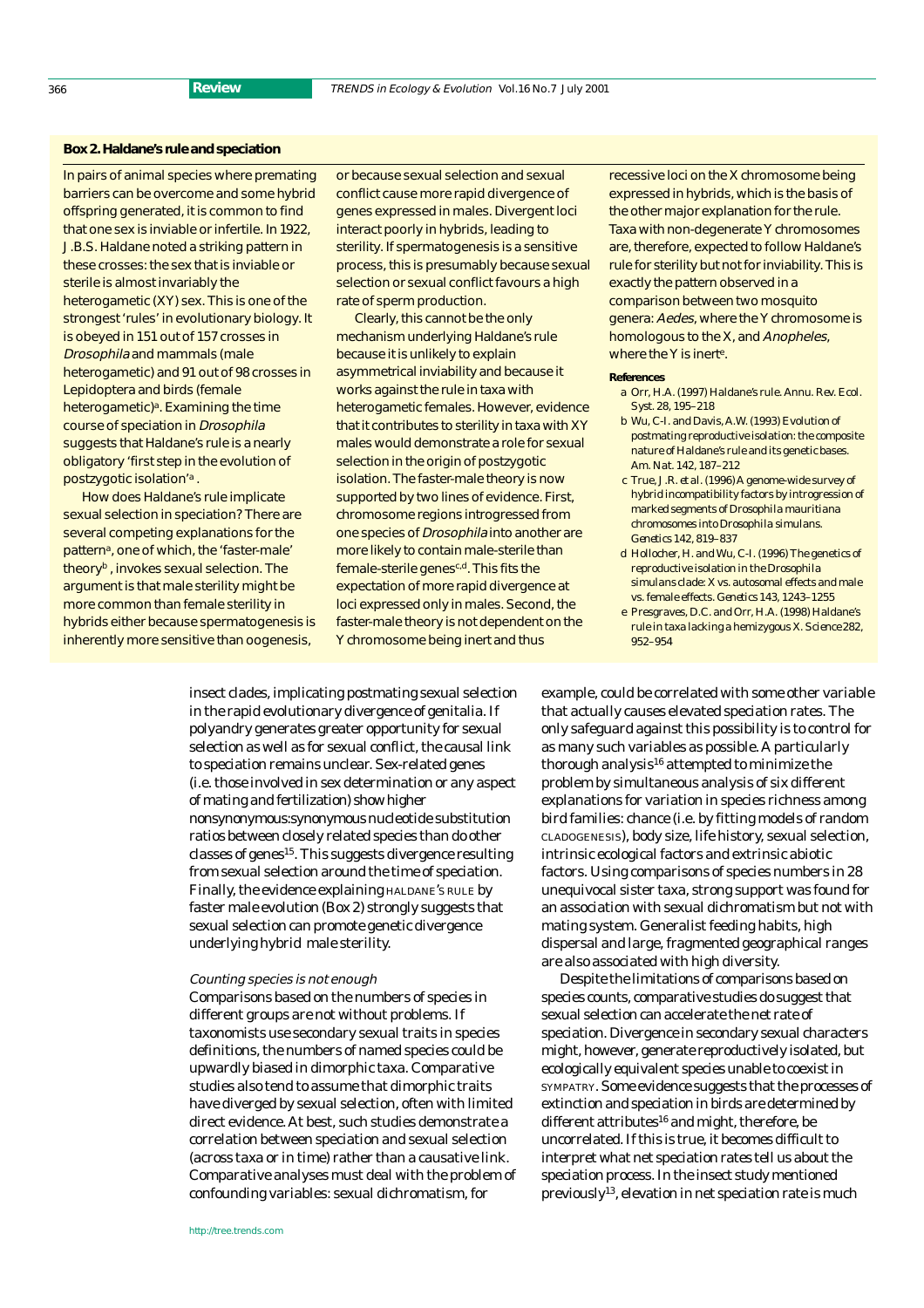

**Fig. 1.** Examples of sexual selection. (b) A female from the centre of a hybrid zone between subspecies of the meadow grasshopper Chorthippus parallelus. A steep cline in female preference across the zone indicates that preference is under selection<sup>24</sup>. (a) A mating pair from a laboratory mate choice test in the meadow grasshopper. There is sufficient divergence between allopatric populations of this species in Europe to generate significant assortative mating. In some cases, this divergence must have been accumulated since the end of the last glaciation23. Sexual selection might explain such rapid evolution.

greater in comparisons within than between families (relative rate 3.3 and 1.1, respectively), suggesting only a short-term change in the balance between speciation and extinction. This implies that comparative analyses should focus on recently diverged sister taxa where the signal of elevated speciation rate will be strongest. Although sexual selection might promote speciation, ecological processes are more important in determining the numbers of species that can coexist and, over longer time scales, might obscure the effect of increased speciation rate.

Even if the comparative evidence does point to a role for sexual selection in speciation, it does not directly distinguish between acceleration of divergence in ALLOPATRY, initiation of divergence in sympatry, or involvement in reinforcement. Some attempts have been made to address this problem. Further analysis<sup>17</sup> of earlier data<sup>9</sup>, focusing on the number of species of each taxon living together rather than the total species richness, could not show that more diverse, sexually dichromatic taxa have greater numbers of species in sympatry than do the less diverse, monochromatic taxa. This suggests that sexual selection promotes allopatric divergence rather than promoting SYMPATRIC SPECIATION and that the allopatric species are ecological equivalents, prevented from expanding their ranges into sympatry by competition. In flocks of cichlid fish species, however, frequent sympatric occurrence of different colour morphs suggests that sexual selection can promote sympatric speciation despite a lack of ecological separation $18$ .

**Are there conclusive signatures of speciation by sexual selection?**

Via19 (this issue) refers to patterns that provide indirect evidence of sympatric speciation as 'signatures'. Two signatures might be recognized for speciation by sexual selection: (1) within species, populations will vary in sexually selected traits and associated preferences and this might generate partial premating isolation between populations; and (2) closely related species will differ markedly in

mating signals and preferences; these differences will be the major barrier to gene exchange and the species will differ little in other traits. If sexual selection is a common cause of speciation, these patterns should be encountered frequently.

## Signatures from population differences

There are many examples of variation among populations in potentially sexually selected traits<sup>20,21</sup>. In some cases, the variable traits can be shown to be under sexual selection within populations (e.g. guppies; Table 1), but, even in these cases, the cause of divergence among populations is usually unclear. In other examples<sup>22,23</sup>, partial premating isolation has been demonstrated among populations; however, the signal traits involved are unknown. Variation in female preference has only been studied rarely, using either mating tests (e.g. grasshoppers<sup>24</sup>: Fig. 1) or playback experiments (e.g. lacewings<sup>25</sup>). Table 1 illustrates the extent to which some recent studies of geographical variation in sexually selected traits have covered these aspects. Clearly, the signature is strongest if all components are included, but this has yet to be achieved.

It is possible that divergence between populations in sexually selected traits and/or preferences could result in speciation. Speciation, however, is just one of several evolutionary outcomes of the sexually selected differences. Upon secondary contact, the partial barrier to gene flow between populations might diminish if postmating isolation is absent and if the differences in behaviour are insufficient to prevent hybridization. For example, isolation could be asymmetrical (i.e. only one population exhibits female preference for males of their own population) as in the case of *Drosophila melanogaster* populations from Zimbabwe (Table 1). These populations exhibit behavioural premating isolation from other non-African populations, but this is the result of asymmetrical female preference, and postmating isolation has not been detected<sup>26</sup>. This suggests that populations would interbreed in sympatry and differentiation would be lost. This type of breakdown of signal differences and ASSORTATIVE MATING is seen in some hybrid zones (e.g. fire-bellied toads, *Bombina*27), although natural and sexual selection may restrict hybridization to a narrow region.

The evolutionary outcome of population differences in sexually selected traits and preferences could also depend on whether there is a mismatch between the male trait and the female preference. A mismatch could result if a population changes its male display trait (possibly as a result of environmental pressures), but not in female preference. A study<sup>28</sup> on female preferences in the house finch *Carpodacus mexicanus* illustrates this phenomenon. Geographical variation in male plumage colouration and the amount of ventral pigmentation (patch size) is driven by environmental differences in regional and local access to carotenoid plumage pigments. Females, independently of their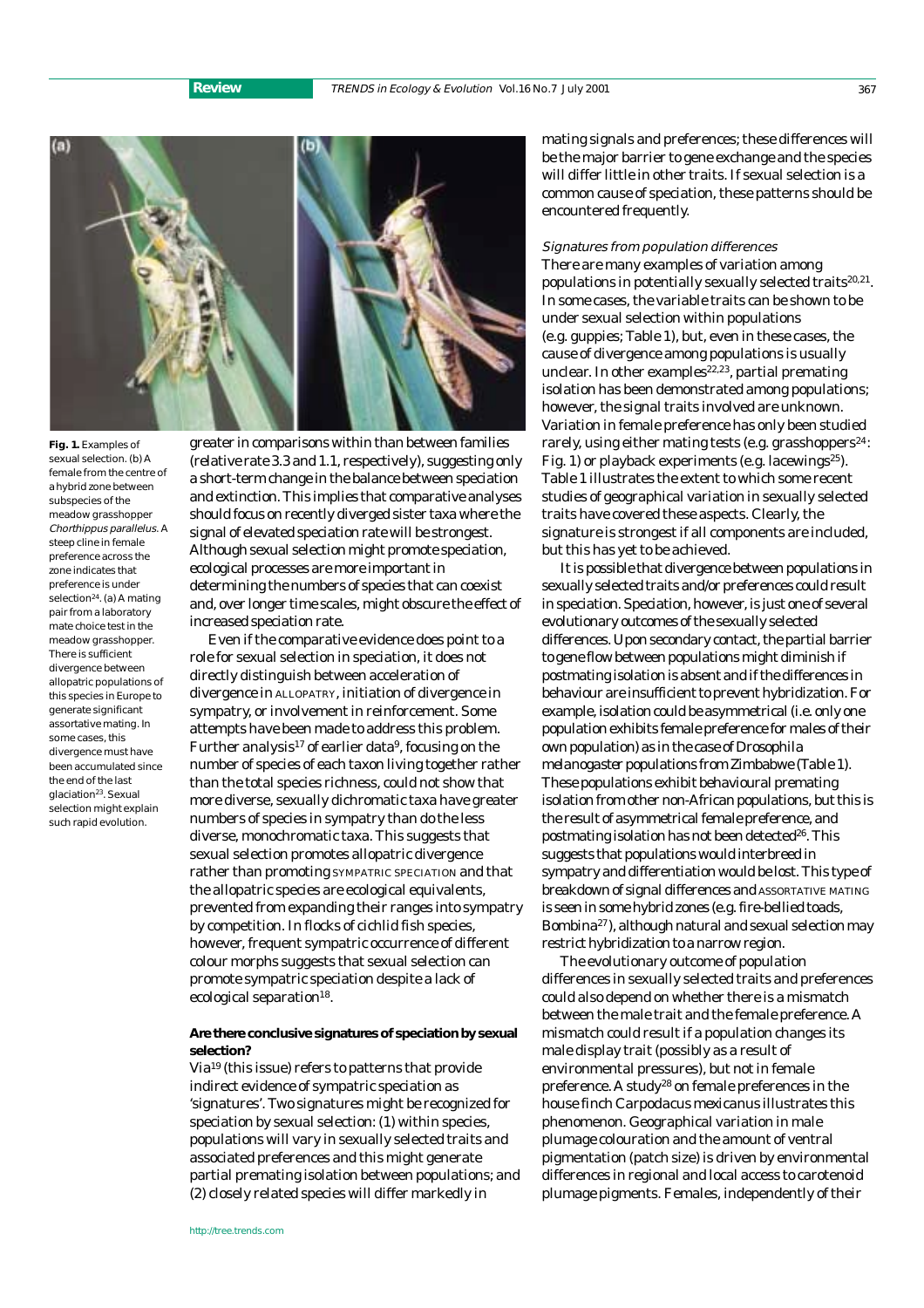368 **Review**

# **Table 1. Examples of detecting signatures of speciation by sexual selectiona–c**

| Taxa         | <b>Exampled</b>                            | <b>Type of trait</b>                                                                                                                                                                                                                 | sexual<br>selection <sup>e</sup> | Trait under Preference<br>variation          | Prezygotic<br>reproductive<br>isolation <sup>e,f</sup> | Character<br>displacement | <b>Refs</b> |
|--------------|--------------------------------------------|--------------------------------------------------------------------------------------------------------------------------------------------------------------------------------------------------------------------------------------|----------------------------------|----------------------------------------------|--------------------------------------------------------|---------------------------|-------------|
|              | Insects Drosophila melanogaster            | Zimbabwe females prefer<br>Zimbabwe males over                                                                                                                                                                                       | Unknown                          | Yes                                          | Asymmetrical                                           | Unlikely                  | 26,52,53    |
|              |                                            | non-Zimbabwe males<br>Asymmetrical female preference<br>among different Israel populations                                                                                                                                           | Unknown                          | Yes                                          | Asymmetrical                                           | Unlikely                  |             |
|              | D. silvestris                              | Sex comb row number                                                                                                                                                                                                                  | Yes                              | Yes                                          | Asymmetrical                                           | Unlikely                  | 54          |
|              | Chrysoperla spp.                           | Substrate-transmitted acoustic<br>signals                                                                                                                                                                                            | Unknown                          | Yes, between<br>species and<br>'song morphs' | Yes                                                    | Unlikely                  | 25          |
|              | Chorthippus parallelus                     | Male song, pheromones and<br>assortative mating                                                                                                                                                                                      | Unknown                          | Yes                                          | Yes, in some<br>population pairs                       | No                        | 23          |
|              | Ephippiger ephippiger                      | Female preference functions and<br>male calling song (number of<br>syllables/chirp)                                                                                                                                                  | Unknown                          | Yes                                          | Probably                                               | Unlikely                  | 55          |
|              | Gryllus texensis and<br>G. rubens          | Pulse rate of male song and<br>associated female preference                                                                                                                                                                          | Yes                              | Yes, between<br>species                      | Yes, between<br>species                                | No                        | 39          |
|              | Agrotis segetum                            | Pheromone blend and male response Unknown                                                                                                                                                                                            |                                  | Yes                                          | Probably weak                                          | Unlikely                  | 56          |
| Frogs        | Acris crepitans                            | Male advertisement calls<br>(independent of body size) and<br>female preference for male calls                                                                                                                                       | Unknown                          | Yes                                          | Probably                                               | No                        | $57 - 59$   |
| Fish         | Poecilia reticulata                        | Male colour pattern and female<br>preference for males from their<br>own locality                                                                                                                                                    | Yes                              | Yes                                          | Little                                                 | Unlikely                  | 60          |
|              | Haplochromine cichlids<br>of Lake Victoria | Sexually dimorphic colouration<br>and associated preferences                                                                                                                                                                         | Yes                              | Yes, between<br>species/morphs               | Yes, between<br>species/morphs                         | Possible                  | 18          |
| <b>Birds</b> | Centrocercus<br>urophasianus               | Male strut displays, body size and<br>feather morphology differing in<br>the Gunnison Basin, CO (USA)<br>population (recently given species<br>status) compared with Jackson<br>County, CO and Mono County, CA,<br>(USA) populations | Yes                              | Unknown                                      | Unknown                                                | Unlikely                  | 61,62       |
|              | Amblyornis inornatus                       | Male display traits, such as bower<br>structures, and female preferences<br>in at least one population                                                                                                                               | Yes                              | Probably                                     | Probably, but<br>might be<br>asymmetric                | Unlikely                  | 45          |
|              | Phylloscopus<br>trochiloides               | Male song between two sympatric<br>subspecies that do not interbreed,<br>yet are connected by a ring of<br>populations that do interbreed                                                                                            | Yes                              | Unknown                                      | Only demonstrated No<br>between<br>subspecies          |                           | 49,50       |

aThis is not a complete list of examples, but is intended only as an illustration of the phenomenon. Also see Refs 5,6,35.

bMost examples included have low genetic divergence as judged by allozyme, DNA or mitochondrial DNA (mtDNA) sequence divergence, or taxomonic status. Phylloscopus<sup>50</sup> ssp. and Centrocercus populations<sup>63</sup> show mtDNA divergence between subspecies/species. A Zimbabwean D. melanogaster population shows greater population structure compared with North American populations on the basis of DNA sequence divergence<sup>64</sup>

<sup>c</sup>Some degree of postzygotic isolation has been found between *Chrysoperla*<sup>25</sup> spp. and *Chorthippus*<sup>23</sup> populations. Studies have not demonstrated postzygotic isolation between Zimbabwe and 'cosmopolitan' populations of D. melanogaster<sup>26</sup> or between Gryllus texensis and G. rubens<sup>39</sup>. Postzygotic isolation in the cichlids is inferred to be low. To the best of our knowledge, postzygotic isolation data are not available for the other examples in the table.

<sup>d</sup>Common names: Acris creptians, Cricket frogs; Agrotis segetum, Turnip moths; Amblyornis inornatus, Vogelkop Bowerbirds; Centrocercus urophasianus, Sage grouse; Chorthippus parallelus, Grasshoppers; Chrysoperla spp., Lacewings; Drosophila melanogaster and D. silvestris, Fruit flies; Ephippiger ephippiger, Bush crickets; Gryllus texensis and G. rubens, Crickets; Poecilia reticulata, Guppies; Phylloscopus trochiloides, Greenish Warblers. eUnknown – to the best of our knowledge, data are not available.

f Not necessarily complete reproductive isolation.

population, prefer the ancestral male type with the brightest and largest patches. Upon subsequent contact, this mismatch between the male trait and the female preference would probably lead to interbreeding between populations, rather than prezygotic isolation.

Mismatches are also associated with the sensory bias and sensory exploitation model of sexual selection<sup>29-31</sup>. This model proposes that females respond to certain signals because of pre-existing properties of their sensory system30,32 and hence male traits evolve after female preferences<sup>33</sup>. This phenomenon has been demonstrated in several taxa (e.g.  $fish^{31}$ , frogs<sup>33</sup> and spiders<sup>34</sup>)<sup>35</sup> by revealing that females of closely related species prefer males with the heterospecific derived male trait rather than conspecific males without the trait. Population divergence in male traits might or might not occur, depending on the environmental or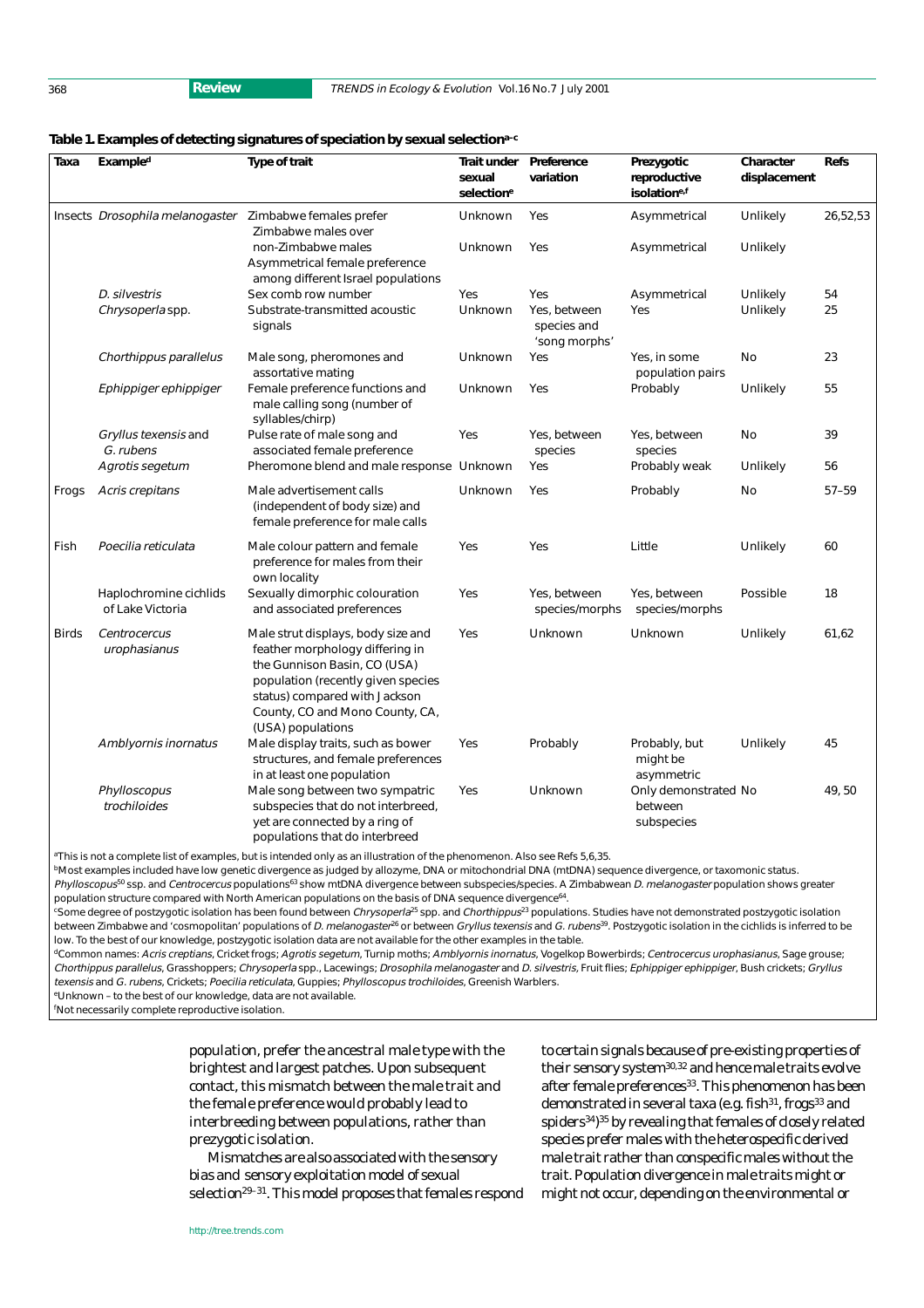developmental constraints on the rapidity with which the male trait could evolve to exploit the female preference. There is also evidence that female sensory biases are rather generalized and can be satisfied by a variety of specific male traits<sup>32,36</sup>. Therefore, different male traits might evolve in response to the same sensory bias leading to divergence in signal traits without increasing isolation. This model of sexual selection seems unlikely to lead directly to speciation given the fact that females, all else being equal, will tend to interbreed with males that exploit their sensory bias, independent of their population. However, it could exaggerate already established species differences<sup>32,35</sup>. Alternatively, it could be that local environmental conditions alter the female sensory bias or make some male traits better at exploiting biases, just as specific traits might be better indicators of male condition in some environments than others<sup>37</sup>. In this case, different coevolutionary paths of signal and preference might generate speciation.

A different perspective on mismatches between traits and preferences suggests that they might provide good evidence for the role of sexual selection in speciation. If female preferences evolve for 'good genes'or Fisherian reasons, they are expected to be open-ended, or at least to have mean preferences for trait values above the male population mean. This is because the sexual advantage of the trait is balanced by its cost to the male. Therefore, if two populations differ in the mean value of the male trait, they are likely to have even greater differences in female preference. This can be contrasted with the expectation for signals and preferences that have evolved for species recognition, where a match between male trait mean and female preference mean would be expected<sup>38</sup>. The mismatch between signal and preference can generate asymmetric isolation between populations with intermediate levels of divergence: this pattern has been observed in tests of mate choice between populations of *Desmognathus* salamanders<sup>22</sup>. However, this model does not explain the pattern of assortative mating observed among *Chorthippus* grasshopper populations<sup>23</sup>.

### Signatures from species differences

Because we cannot see into the future, observations on divergent populations can only ever show that steps towards speciation might be promoted by sexual selection: how often the process is completed, and by what route, remains uncertain. Studying species differences suffers from the opposite problem: the difficulty of inferring the past. Many morphologically and genetically similar species differ markedly in mating signals and preferences. It might be inferred from this that sexual selection has driven speciation, but to do so requires that other modes of divergence be excluded.

The possibility that species recognition has been an important force in shaping the changes seen between male traits used to attract mates or female

preferences can be difficult to exclude. Species recognition is important when interpopulation or heterospecific mating is costly, producing relatively inviable or infertile offspring. Traits facilitating species recognition might then diverge under natural selection when populations or closely related species have overlapping geographical ranges<sup>2</sup>. Thus, reinforcement or REPRODUCTIVE CHARACTER DISPLACEMENT (RCD) could drive the change in male traits and female preferences, eliminating a direct role of sexual selection<sup>39</sup>. However, it has been proposed33,40 that sexual selection and species recognition are part of a continuum and that sexual selection might facilitate reinforcement<sup>41</sup>. Several studies have shown (e.g. butterflies<sup>42</sup>; fish<sup>35</sup> and frogs<sup>30</sup>) that male display traits can be both sexually selected and used in species recognition. Contrary results have been found in two sibling species of Hawaiian *Drosophila*, where the sexually selected trait is not used for species recognition<sup>40</sup>.

Evidence favouring speciation by sexual selection rather than reinforcement or RCD could demonstrate that: (1) the trait in question does not differ significantly in areas of sympatry versus allopatry (the opposite trend is a distinguishing feature of character displacement<sup>39</sup>); (2) there is trivial or no postzygotic isolation (i.e. the fitness reduction required to drive reinforcement or RCD is absent); and (3) the trait used in mate acquisition is used both in sexual selection and species recognition. However, it is possible that the initial divergence in traits or preferences could have been the result of natural selection to decrease hybridization and then been subject to sexual selection, or vice versa<sup>33</sup>, making a clean separation difficult.

An analysis of data on 41 species of haplochromine cichlids from Lake Victoria showed that species pairs with a substantial range overlap were more likely to differ in sexually selected colouration than were pairs with little range overlap<sup>18</sup>. This is the pattern expected from reinforcement or RCD, but, in this case, there is little evidence for hybrid fitness reduction and the extremely short time scale for speciation in the lake makes the two stage process of allopatric divergence followed by range expansion and divergence in secondary sympatry improbable. The authors favoured a model of speciation as a result of disruptive sexual selection in sympatry (see Turelli *et al.*7, this issue).

**What should new studies aim to demonstrate?** It is improbable that any single test will separate speciation by sexual selection from other modes of speciation. This is a problem common to all speciation research and stems from our inability to observe the whole process, forcing us either to infer the most probable future course of events or to separate different possible histories. Therefore, recent studies have aimed to overcome these difficulties by accumulating observations consistent with speciation by sexual selection and by trying to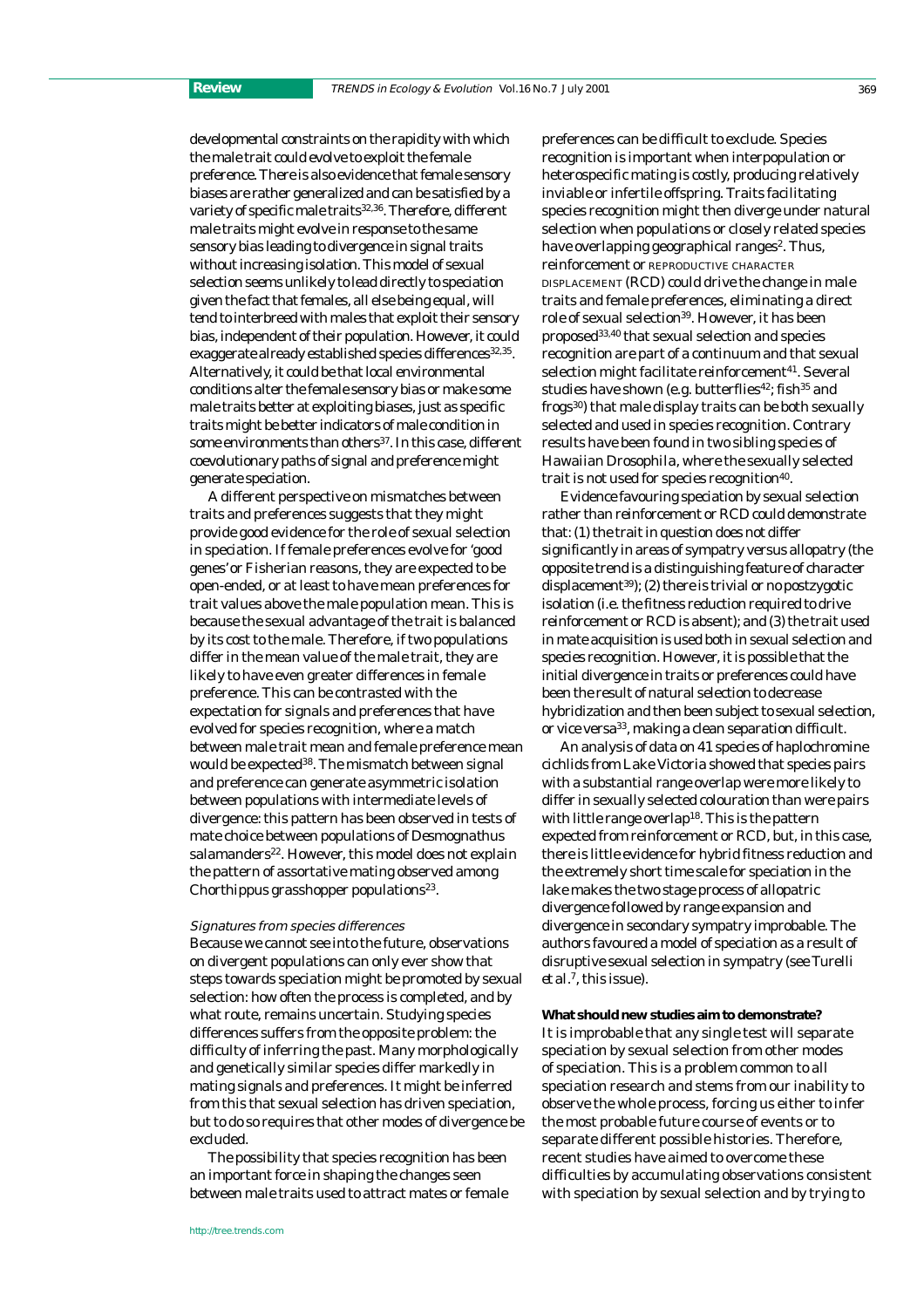rule out alternative scenarios. These studies have suggested the following major components:

- Substantial differences occur among populations or species in male sexually selected traits with correlated female preferences<sup>43-45</sup>.
- Changes are sufficient to result in prezygotic isolation should populations come into contact<sup>39</sup>.
- There is little genetic differentiation between populations or species, suggesting rapid divergence<sup>43-45</sup>.
- There is little or no reduction in hybrid viability or fertility, although hybrid fitness might be reduced by inappropriate signals or preferences.
- $\cdot$  If applicable, there is no character displacement<sup>39</sup>. Without the first element, there is no case for

speciation by sexual selection. As noted earlier, sexual selection should be demonstrated directly from the effect of variation in the trait on mating success rather than simply being inferred from elaboration or sexual dimorphism. The second point is required because divergence under sexual selection does not necessarily result in a substantial barrier to gene exchange. The catch here is to demonstrate that prezygotic isolation is the direct result of the changes in sexually selected traits and not a result of other evolutionary forces (e.g. drift or natural selection) or evolutionary history. This might be difficult, but could be achieved through comparative studies using a phylogenetic approach to help separate independent evolutionary origins from historical effects resulting from common ancestry<sup>35</sup> (see Barraclough and Nee46, this issue). Genetic 'dissection' of the mating traits important in prezygotic isolation has also been proposed<sup>47</sup>. This consists of hybridization studies between closely related species to analyse the genetic and phenotypic difference in male traits and female preferences. The third component might be necessary to help rule out pleiotropic effects of genetic divergence45. INCIPIENT SPECIES or sibling species could be useful systems to study speciation by sexual selection because they will, by definition, have experienced relatively little genetic divergence. Lack of postzygotic isolation is important for the same reason, as well as helping to exclude the possibility that prezygotic isolation has arisen secondarily rather than being the initial cause of speciation. The final component is important for studies of closely related species that overlap in their geographical range. By ruling out character displacement, a stronger case is made for the role of sexual selection in the speciation event<sup>39</sup>.

These criteria are not applicable to all systems, but the objective should be to cover as many as possible. Some of the best examples from nature that suggest that sexual selection could be involved in the speciation process are listed in Table 1, but it is clear that each one of them falls short of being conclusive. The studies on cichlids suggest that sexual selection could be important in generating sympatric speciation<sup>18,48</sup>. Recent studies<sup>49,50</sup> on greenish warblers (*Phylloscopus trochiloides*) imply that changes in the intensity of sexual selection on song are important in generating prezygotic isolation

http://tree.trends.com

**Acknowledgements** We thank A. Liv for comments on this article and access to unpublished

material.

between two sympatric subspecies forming the ends of a ring species. Character displacement is improbable because the degree of song variation between allopatric and sympatric populations is small within both subspecies. Work on two cryptic species of field crickets (*Gryllus texensis* and *G*. *rubens*) demonstrates that: (1) a change between species in male calling pulse rate is genetically correlated with a change in female preference; (2) the difference in male traits and female preferences leads to prezygotic isolation; (3) males are morphologically almost identical (only ovipositor length differs between females); (4) signs of postzygotic isolation are lacking; and (5) there is no evidence for character displacement<sup>39</sup>. However, even this last study was only able to conclude that the data are 'substantially more consistent with speciation by sexual selection than they are with the alternatives'of speciation by reinforcement or by ecological differentiation.

Even when incipient species are described, speciation might not be completed by sexual selection. For example, in the Vogelkop bowerbirds (*Amblyornis inornatus*; Table 1) males from allopatric populations are morphologically and genetically very similar and only differ in their display traits; however, it is not known whether the female preference is symmetrical and whether it will result in prezygotic isolation<sup>45</sup>. Some have also argued that rapid radiation in the Hawaiian *Drosophila* can be explained by other evolutionary forces, such as drift followed by natural selection<sup>51</sup>, or that the sexually selected traits are not involved in species recognition<sup>40</sup>. Thus, sexual selection might not be as important in the origin of some of the Hawaiian *Drosophila* species pairs as it first seemed.

#### **Prospects**

There is no doubt that sexual selection has the potential to play a major role in speciation. Models of both allopatric and sympatric populations indicate that sexual selection has the power to drive rapid divergence and generate reproductive isolation (see Turelli *etal.*7, this issue). The evidence suggesting that theory translates to reality comes from comparative studies that repeatedly indicate higher species diversity in more sexually selected clades and from observations of patterns of divergence between populations and species that are consistent with the expectations of speciation by sexual selection. Further comparative studies are needed, examining extinction rates as well as numbers of extant species, confirming the role of sexual selection in the evolution of the traits used as indicators (such as plumage dimorphism in birds) and quantifying ecological and other sources of variation in species richness. Empirical work has taken a more direct approach to demonstrating speciation via sexual selection, but more examples are needed in which all elements of the sexual selection model have been demonstrated and that eliminate, so far as is possible, alternative factors such as character displacement and pleiotropic effects of divergence.